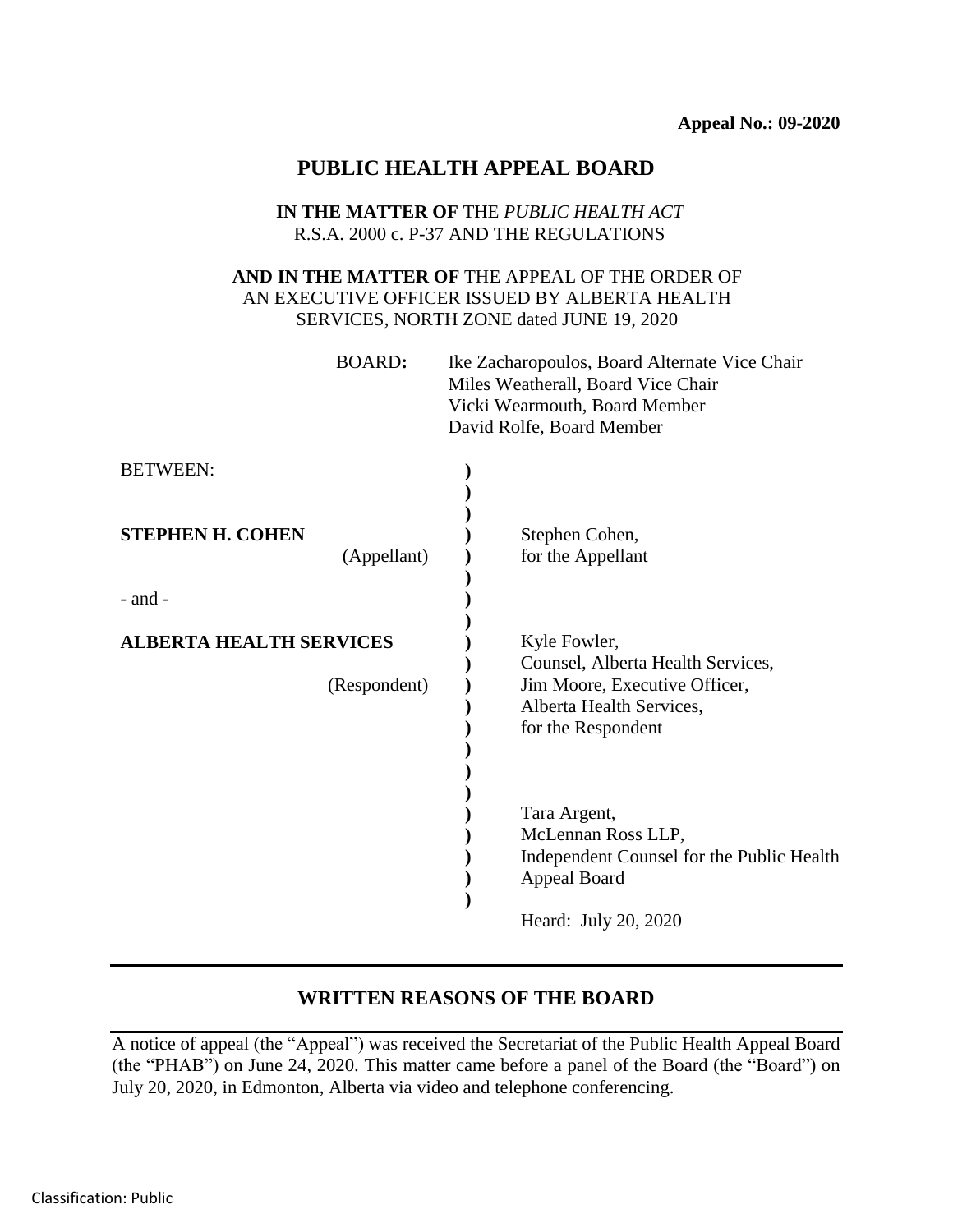### **The Issue of Appeal**

[1] The live issue before the Board was whether, in light of the COVID-19 pandemic (the "COVID"), the Order of the Executive Officer (the "Order") should be varied so that the Premises is open for tenant accommodation purposes before all of the ordered work, specifically the bedroom windows, is completed to the satisfaction of an Executive Officer of Alberta Health Services.

#### **Board's Decision**

[2] The Board rendered its decision not to vary the Order on August 11, 2020 (the "Decision") following the hearing of the Appeal. The written reasons were to follow at a later date. The Board provides the written reasons as follows.

### **Background**

[3] The subject-matter property is a rental housing property identified as Unit 4, 3523 15A Street SW, Calgary AB T2T 4C2 (the "Premises").

[4] On June 15, 2020, the Premises was inspected (the "Inspection") by Executive Officer Moore (the "EO").

[5] Upon the conclusion of the Inspection and review with the EO's Acting Coordinator, an Order was issued verbally and by the written Order on June 19, 2020. The full Order is included under Appendix A. The Order directed the following:

- *1. That the occupants vacate the above noted premises on or before July 1, 2020.*
- *2. That the Owner immediately undertake and diligently pursue the completion of the following work in and about the above noted premises, namely:*
	- *a. Replace or modify the windows in the southeast and southwest corner bedrooms to meet emergency egress requirements.*
	- *b. Replace the kitchen window lock.*
	- *c. Install an operational smoke alarm in the unit.*
	- *d. Remove all of the water damaged subfloor from the hallway and kitchen and reconstruct the subfloor with new materials.*
	- *e. Remove and dispose of mouldy absorbent floor and wall materials in the hallway. Reconstruct the hallway wall and floor with new materials. For non-absorbent materials scrape and clean and disinfect surfaces.*
	- *f. Remove all water damaged bathroom ceiling materials above the shower. Reconstruct with new materials and apply a new finish that is smooth, impervious to moisture and easy to clean.*
	- *g. Install a bathroom ventilation fan with a vent to the exterior of the unit.*
	- *h. Install effective insect screens on all openable windows.*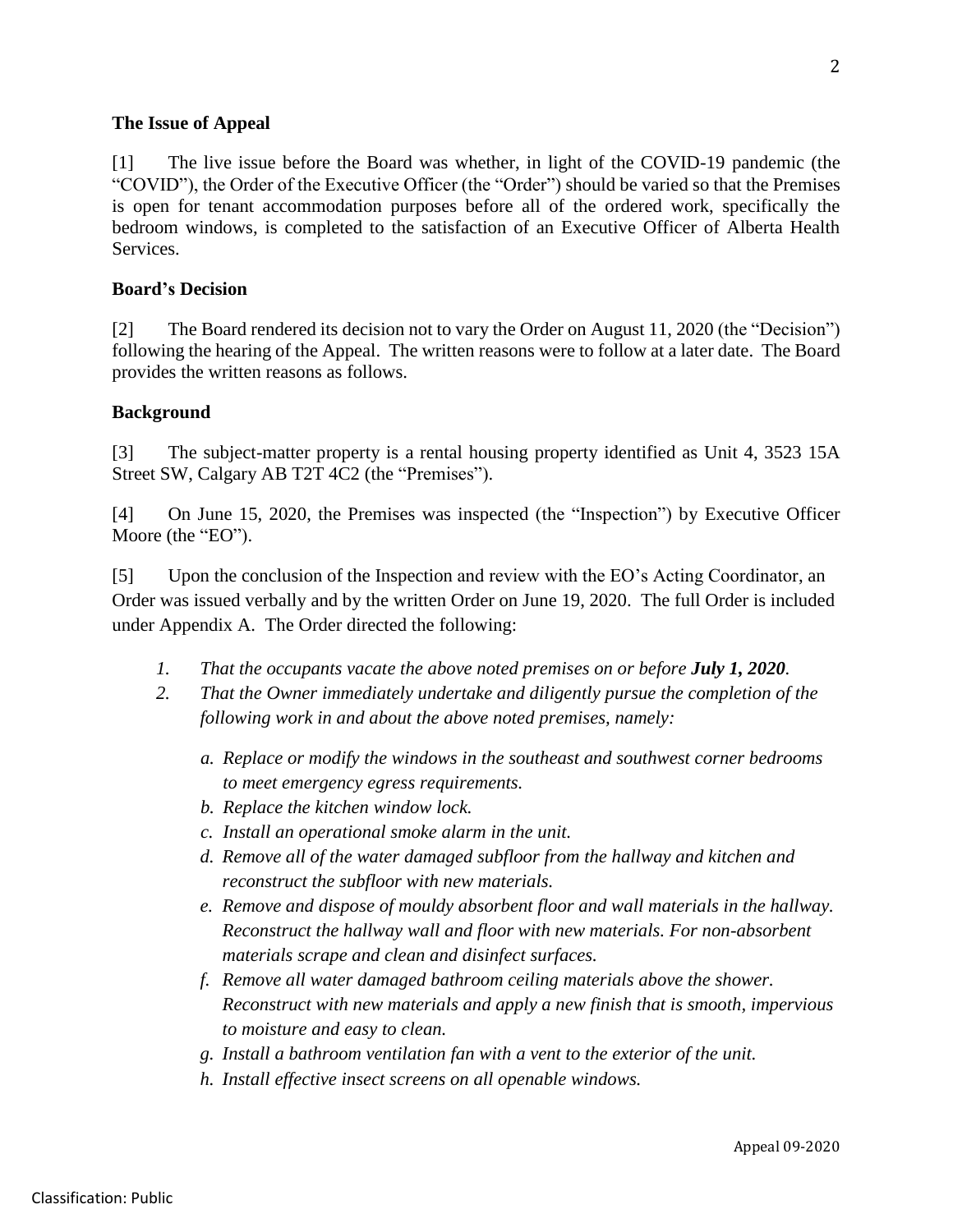- *i. Properly close the hole in the back wall of the kitchen cabinet underneath the sink and apply a finish that is smooth, impervious to moisture and easy to clean.*
- *j. Install a new floor covering in the kitchen and hallway.*
- *k. Install new baseboards in the kitchen and hallway.*
- *l. Replace transition strips between hallway, kitchen, bathroom and bedroom flooring.*
- *m. Seal the joint between the bathroom vanity countertop and the wall.*
- *n. Refinish the walls and ceilings in the bathroom so they are smooth, imperious to moisture and easy to clean.*
- *o. Reseal the joint between the bathroom floor and the bathtub.*
- 3. *That until such time as the work referred to above is completed to the satisfaction of an Executive Officer of Alberta Health Services; the above noted premises shall remain closed for tenant accommodation purposes.*

[6] A hearing was held on June 26, 2020, whereby the Board Chair (the "Chair") heard the Respondent's application to stay the Order. The Chair decided not to grant a Stay of the Order. The hearing of the Appeal was scheduled for July 20, 2020.

## **Jurisdiction**

[7] The Parties had no objections to the Board as constituted, or with the Board's jurisdiction to hear the Appeal.

[8] There was no issue raised regarding the timing of the Appeal.

# **Grounds of the Appeal**

- [9] The Appellant indicated it did not object to the ordered work
- [10] The Appellant advanced the following grounds of the Appeal:
	- (a) The Order does not consider the impact of COVID-19 pandemic (the "COVID") on the ability to secure the necessary windows.
	- (b) If the COVID situation delays the delivery of the required windows it would delay the completion of the ordered work.
	- (c) If windows are held up due to COVID, it would interfere with the Owner's ability to complete the ordered work on a timely basis, the ordered closure of the Premises to tenant accommodation purposes was "unfair, unique and prejudicial".
	- (d) The order to close went too far as the timely replacement of the windows was beyond the Owner's control due to COVID.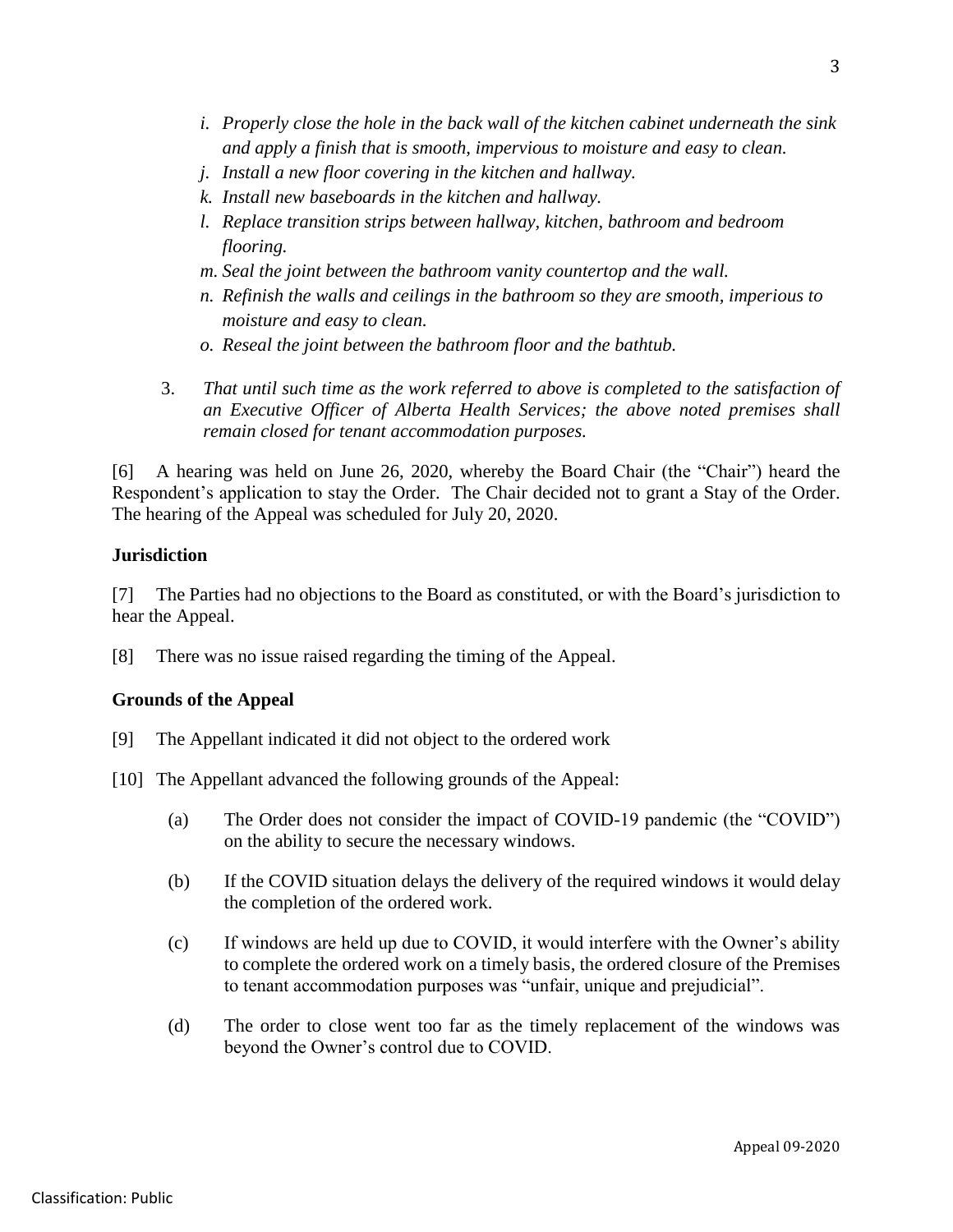### **Legal Issues**

[11] Based on the aforementioned grounds, the legal issue for consideration by the Board was as follows:

(a) Did the windows in the Premises' southeast and southwest corner bedrooms comply with the *Minimum Housing and Health Standards* (the "MHHS") with respect to emergency egress?

### **Documents/Exhibits**

[12] Prior to the commencement of the hearing, the following documents were entered as exhibits by agreement of the Parties:

- (a) Exhibit  $1 -$  The Order dated June 19, 2020;
- (b) Exhibit 2 The Appeal dated June 23, 2020;
- (c) Exhibit 3 The Respondent's 41 page Disclosure of July 15, 2020;
- (d) Exhibit 4 The Respondent's 91 page Written Submissions of July 16, 2020;
- (e) Exhibit 5 The Respondent's Facility Notes and photographs of July 20, 2020.

### **Submissions of the Appellant**

[13] The Appellant noted the late arrival of the Respondent's Exhibit 5 and suggested it was unfair for this Exhibit to be submitted so late. It was confirmed through questioning that the photos included in said exhibit were taken by the Appellant's contractor and forwarded by the Appellant to the EO.

[14] The Appellant indicated that the damage at the Premises was caused by the tenants, including the removal of smoke alarms and the water damage to the Premises.

[15] The Appellant accepted the work ordered by the EO was warranted and indicated that some work had in fact started. While it questioned the extent of mould in the Premises it also indicated the relevant repairs had been completed. It questioned the need for window screens if the window work extended into the fall.

[16] The Appellant wondered how the Premises, reportedly approximately 60 years old, was apparently deemed safe with appropriate egress until the Inspection and Order.

[17] The Appellant clarified that the windows had been ordered but delivery could not be guaranteed by the manufacturer due to COVID. It was estimated window delivery may be

Appeal 09-2020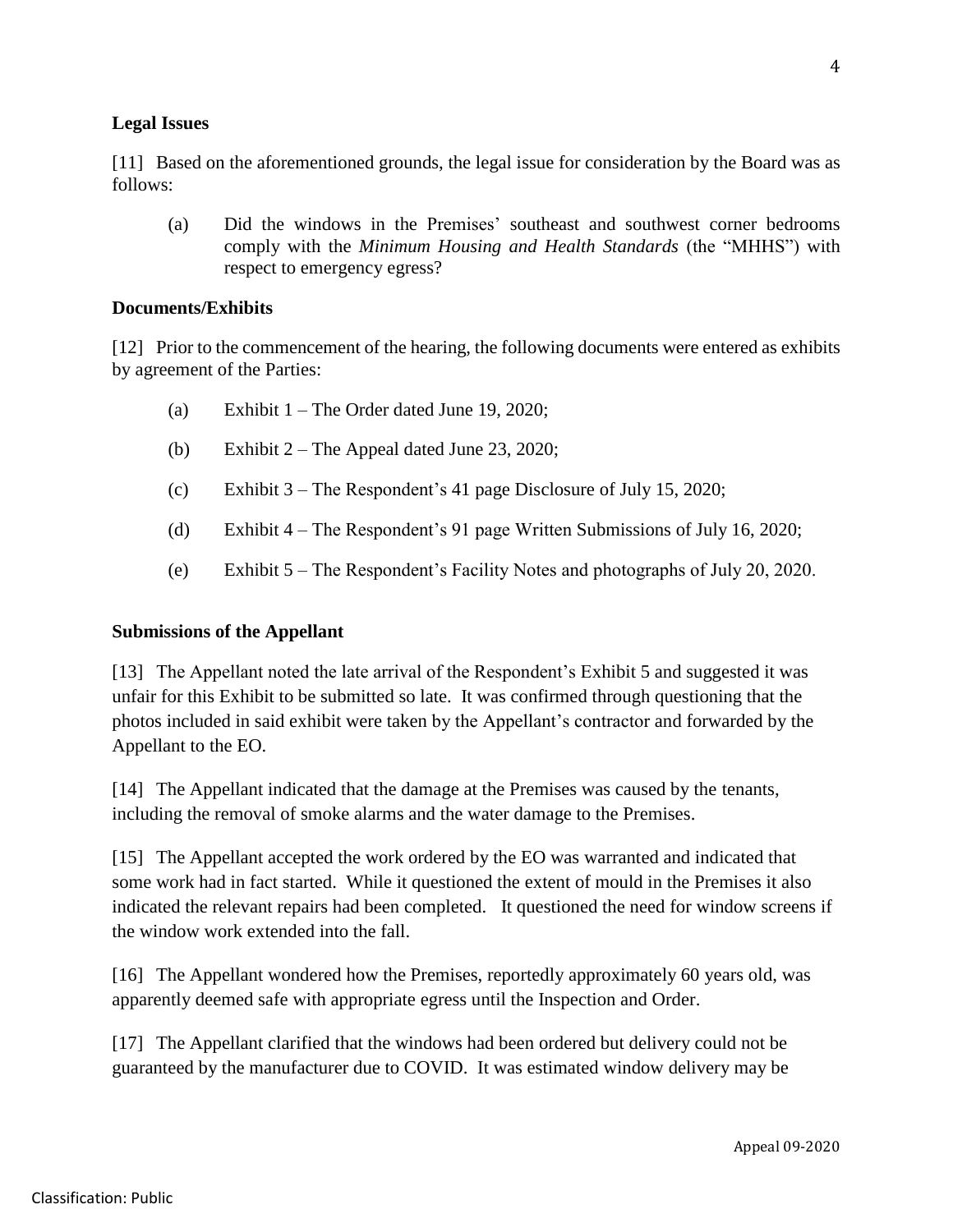another two to four weeks from the date of the hearing.

[18] It was unfair to expect the Owner to complete the ordered window work without consideration of the impact COVID had on the availability of the required materials.

[19] The Appellant argued it was prejudicial to the Owner to have the Premises remain closed for tenant accommodation purposes until all ordered work was "completed to the satisfaction of an Executive Officer of Alberta Health Services".

[20] The Appellant advocated that the Premises be open for tenant accommodation purposes once all ordered work, except the windows, was completed. The Applicant was committed to installing the windows once received.

### **Submissions of the Respondent**

[21] The Inspection arose from a complaint filed regarding the Premises. It was the Owner's responsibility to meet the requirements set out in the Act and pursuant Regulations and Standards.

[22] The EO reviewed and confirmed the Inspection and findings leading to the Order.

[23] The Respondent indicated the age of premises was not a consideration when inspections were undertaken under the Public Health Act and pursuant Regulations and Standards.

[24] The lack of egress through the southeast and southwest corner bedroom windows and the lack of a fire alarm were confirmed by the EO as critical violations, creating an unsafe condition for tenants. The lack of egress would by itself support a closure other. Further to discussions with a supervisor, the EO decided to issue a closure order.

[25] It was not unusual to issue a closure order where premises were deemed to present unsafe conditions for tenants.

[26] The photographs included within Exhibit 5 were provided by the Appellant's contractor. Further, the Facility Notes were summaries of discussions with the Appellant and therefore not new evidence.

[27] A delay in the delivery of the ordered windows was a hypothetical situation apparently presented by the Appellant's contractor and did not diminish the Owner's responsibilities under the Act and pursuant Regulations and Standards.

#### **Board's Analysis and Reasons**

[28] The Board reviewed the cumulative evidence and arguments submitted by the Parties but in the interest of brevity will confine its comments to what was found to be relevant to the issue at hand.

[29] The introduction to the MHHS includes the following: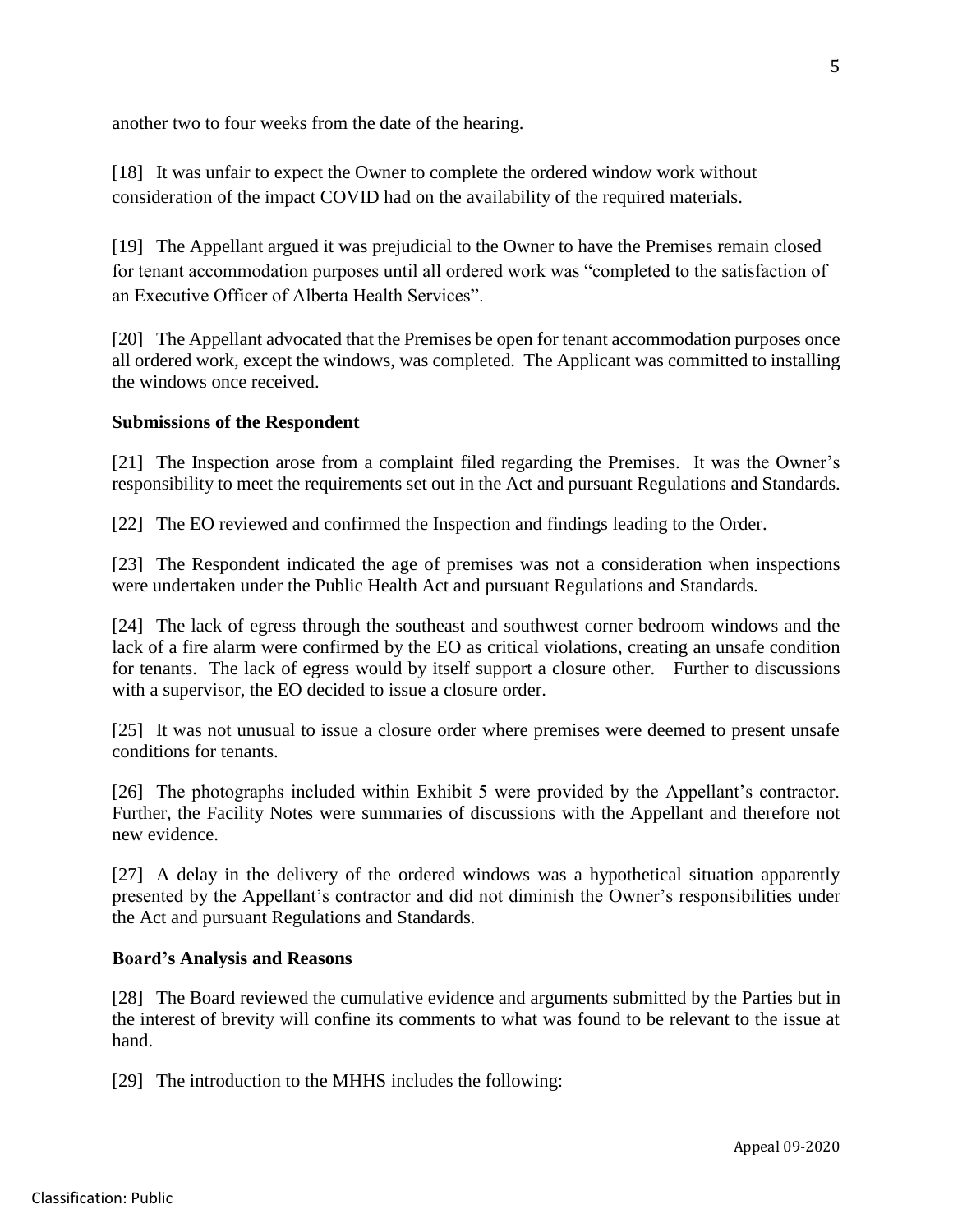"The primary objective of this *Minimum Housing and Health Standard* is to protect and promote the health and well being of occupants of rental housing premises and of those who may reside in the immediate vicinity of such premises..."

[30] Further to s. III of the MHHS, "*The Owner shall ensure that the housing premises is … in a safe condition* …".

[31] According to Part III, s. 3(b), of the MHHS, an owner of residential rental premises must provide adequate emergency egress in each bedroom. The section reads as follows:

*3. Safe and Secure*

*(a) …*

- *(b) Emergency Egress*
	- *(i) For buildings of 3 storeys or less and except where a bedroom door provides access directly to the exterior or the suite is sprinklered, each bedroom shall have at least one outside window which may be opened from the inside without the use of tools or special knowledge.*
	- *(ii) Windows referred to in section 3(b)(i) shall provide unobstructed openings with areas not less than 0.35 m2 (3.8ft2), with no dimension less than 380 mm (15").*
	- *(iii) If the window referred in section 3(b)(i) is provided with security bars, the security bars shall be installed so they may be opened from the inside without the use of any tools or special knowledge.*
	- **(iv)** *Notwithstanding section 3(b)(i), (ii) and (iii), alternate provisions for emergency egress may be approved by an executive officer where, after consultation with a safety codes officer, the executive officer is satisfied that the alternate provisions provide for means of emergency egress.*

[32] It was unrefuted that the windows in the southwest corner bedroom were only able to open 4 inches. Further, that the openable window in the southeast corner bedroom only opens 6 inches.

[33] The Board therefore found the bedroom windows did not provide "…unobstructed openings with areas not less than 0.35 m2 (3.8ft2), with no dimension less than 380 mm (15").

[34] There was no discussion before the Board of alternate provisions for emergency egress.

[35] The Board therefore found the weight of evidence to support that the bedroom windows did not comply with s. 3(b) of the MHHS with regard to emergency egress.

[36] The Board interpreted the objective of s. 3(b) of the MHHS to protect the health and well being of tenants of the Premises. The Board understood the weight of evidence to support that occupancy of the Premises prior to the completion of the ordered work would be contrary to the objectives of the MHHS. There was no basis understood by the Board for a variance from that objective due to potential COVID related delays in the delivery and installation of the windows